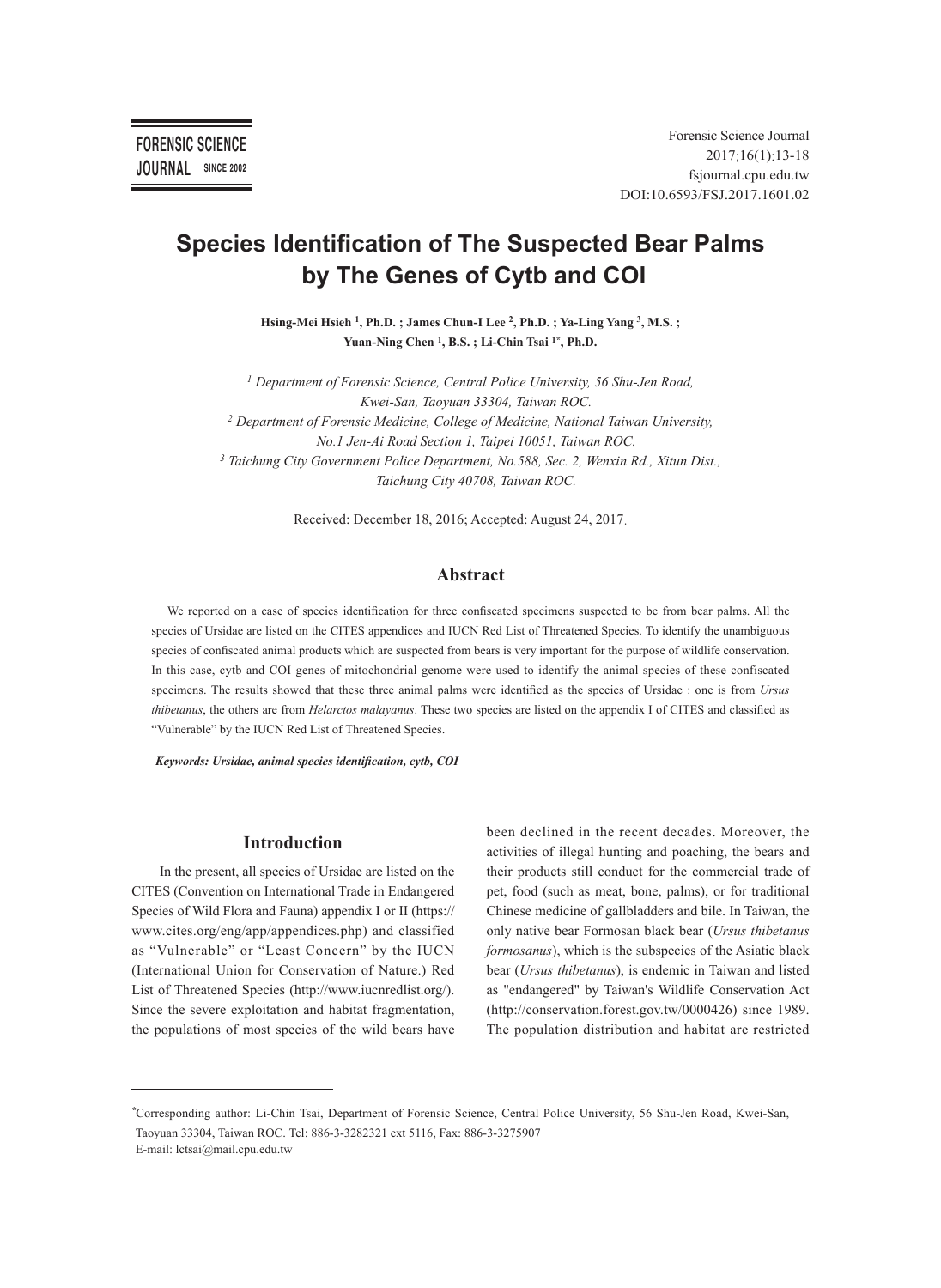14 Forensic Science Journal 2017; 16(1)

to the mountains of elevation 1,000–3,500 meters in Taiwan.

Wildlife species identifications for animal products have been conducted for more than 15 years in our laboratory. It includes various types and species, such as the suspected rhinoceros horns [1], shahtoosh furs [2], fragmented turtle shells [3-5], ivories [6], pangolin scales [7], the meat of dolphin or whale [8], avian tissues [9,10] and other animal products [11-14]. Cytochrome b (cytb) was used to identify the mammalian species in many cases and studies [1-8,11-16]. Cytochrome c oxidase subunit I (COI) has been selected as the DNA barcode for animal species identification on The Barcode of Life Data Systems (BOLD) (http://www.boldsystems. org/) and is proved to be a suitable marker for animal species identification [8,17-19]. In this case, Cytb and COI of mitochondrial genes were used on the species

identification for these three suspected bear palms.

# **Materials and Methods**

## *Sample source*

In the summer of 2010, a banquet of bear palms was provided by a restaurant in the central-south mountain of Taiwan. Three suspected bear palms from this restaurant were confiscated by the Forestry Bureau of Council of Agriculture (COA). Our laboratory was asked to identify their species by DNA analysis. All of these animal palms have been cooked and one of them has disintegrated appearance (Fig. 1, S1). These 3 confiscated animal palms suspected to be from bears were named as S1, S2 and S3.



**Fig. 1** Three confiscated specimens (S1, S2 and S3) of suspected bear palms.

## *DNA extraction*

These specimens were washed with distilled water and cut about 100 mg of each specimen for DNA extraction. DNA extraction was performed by using Tissue & Cell Genomic DNA Purification Kit (GeneMark, Taiwan).

## *DNA quantification*

The extracted DNA was quantified by the spectrophotometer, NanoDrop 2000 (Thermo Fisher Scientific, Delaware, USA).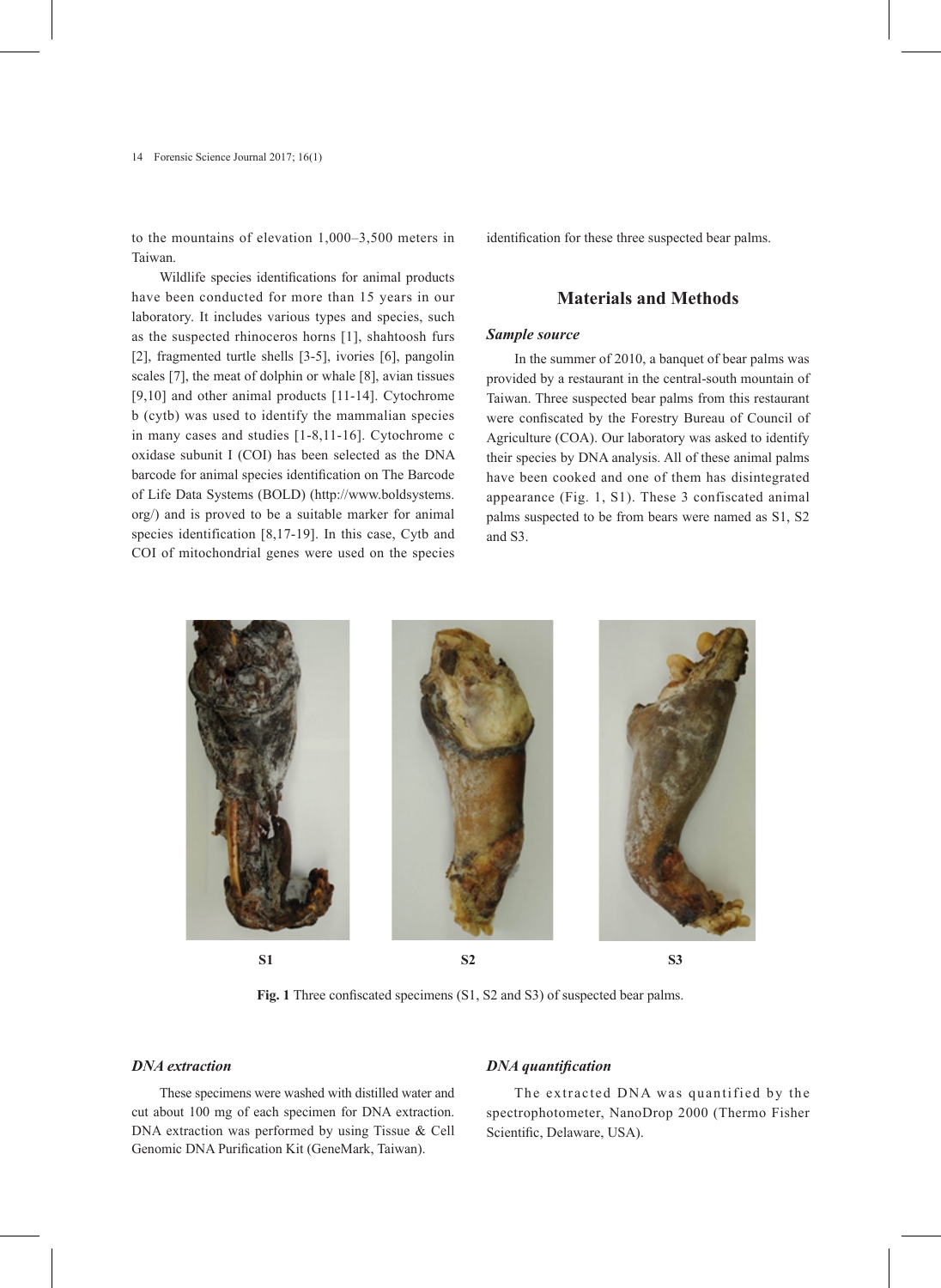#### *PCR amplification and DNA sequencing*

The cytb and COI genes were used for the species identification in this case. The primer pairs of L14724/ H15915 and L14724/H15149 were designed to amplify the full length and partial length of cytb region and their PCR products were about 1344 bp and 486 bp respectively [15]. The primer pairs of COI-F1/COI-R1 were designed to amplify the full length of COI region and the PCR products were about 1779 bp. COI-F1/ HCO2198 and HCO2198D-rev/COI-R1 were used to amplify the partial fragments of COI region and their PCR products were about 945 bp and 860 bp respectively. HCO2198 was designed according to the report of Folmer O et al [18], and the other primers (COI-F1, HCO2198D-rev and COI-R1) were designed by our laboratory (Table 1) [8].

#### **Table 1** The sequences of primers for PCR amplification.

| primer name <sup>a</sup> | sequence $(5' \rightarrow 3')^b$   |
|--------------------------|------------------------------------|
| L <sub>14724</sub>       | CGAAGCTTGATATGAAAAACCATCGTTG       |
| H <sub>15149</sub>       | TAACTGTAGCCCCTCAGAATGATATTTGTCCTCA |
| H <sub>15915</sub>       | AACTGCAGTCATCTCCGGTTTACAAGAC       |
| COI-F1                   | <b>RNHYTTAGTTAACAGCTAA</b>         |
| $HCO2198$ -rev           | <b>TGRTTYTTYGGNCAYCC</b>           |
| HCO2198                  | <b>TAAACTTCAGGGTGACCAAAAAATCA</b>  |
| COI-R1                   | <b>RGGTTCRANTCCTTCCTTT</b>         |

<sup>a</sup> The primers of L14724, H15915 and H15149 were designed to amplify the cytb region, and COI-F1, HCO2198D-rev, HCO2198 and COI-R1 were used to amplify the COI region.

<sup>b</sup> The unusual base was coded according to the IUPAC rule.

PCR amplification was performed in 50 μL of reaction mixture, which contained 50 ng extracted DNA, 1X reaction buffer, 0.2 μM dNTP, 2.5 units of Taq DNA polymerase (RICHBIO, Erlangen, Germany) and 0.2 μM each of primers. The reaction was conducted in a GeneAmp PCR System 9700 thermal cycler (Applied Biosystems, Foster, CA, USA). The PCR amplification was performed at 94℃ for 5 minutes and for 35 cycles according to the program of 94℃ for 45 seconds, 50℃ for 45 seconds and 72℃ for 1 minute, and extensions at 72℃ for 30 minutes.

PCR products were sequenced using the BigDye Terminator Cycle Sequencing Ready Reaction Kit (Applied Biosystems) with both the forward and reverse primers on the thermal cycler GeneAmp PCR System 9700 (Applied Biosystems). DNA sequences of the cycle sequencing products were analyzed by the AB 3730 DNA Analyzer (Applied Biosystems).

#### *Sequence analysis*

All of the sequences excluding the primers were analyzed by the BLAST program on NCBI (National Center for Biotechnology information) website (http:// blast.ncbi.nlm.nih.gov/Blast.cgi) for the sequence similarity search with those registered in the GenBank and phylogenetic tree construction.

## **Results and Discussion**

The full length of cytb and COI genes were amplified successfully from the extracted DNA of S2 and S3 specimens although they have been cooked. Only the partial cytb fragment (486 bp) and COI fragments (943 bp and 886 bp) were obtained from the S1 DNA. It was proposed that the DNA from the cooked and disintegrated specimen S1 probably was degraded seriously. After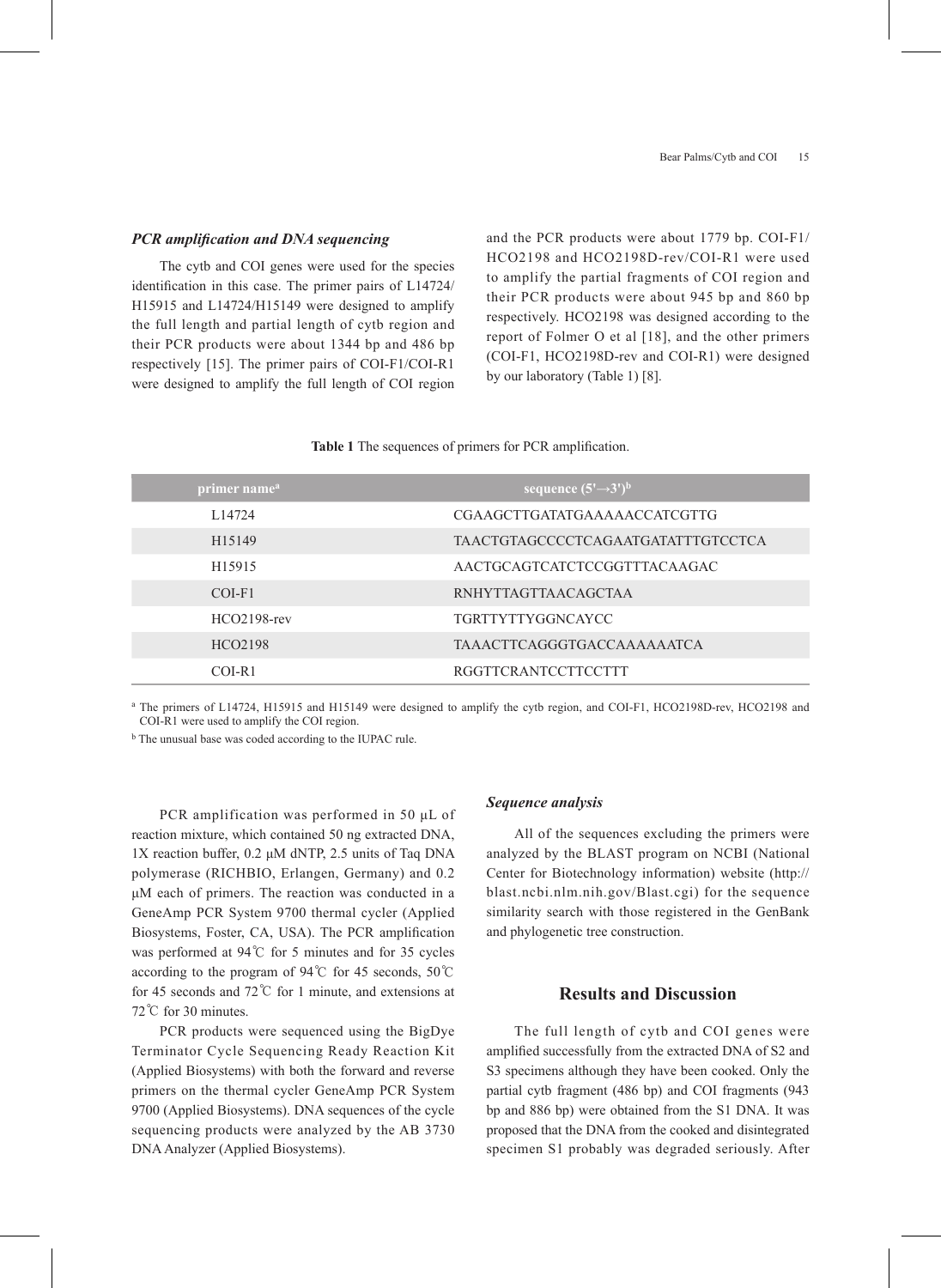sequencing all the PCR products mentioned above and assembling their credible sequences from forward and reverse data, the sequences were compared with the

sequences registered in GenBank. Table 2 and Table 3 showed the BLAST results of sequences for cytb and COI respectively.

| Specimen                        | <b>Homology Species</b>     | <b>Accession No.</b> | Query coverage (bp/bp) | Similarity $(\% )$ |
|---------------------------------|-----------------------------|----------------------|------------------------|--------------------|
| S <sub>1</sub>                  | Ursus thibetanus ussuricus  | EU573176.1           | 396/402                | $98.51-$           |
|                                 |                             | AY522430.2           | 402/402                | <b>100</b>         |
|                                 | Ursus thibetanus formosanus | EF076773.1           | 400/402                | 99.5               |
|                                 | Ursus thibetanus mupinensis | DQ402478.1           | 400/402                | 99.5               |
|                                 | Ursus thibetanus thibetanus | EF587265.1           | 399/402                | 99.25              |
|                                 | Ursus thibetanus japonicus  | AB360959.1           | 384/402                | $95.52-$           |
|                                 |                             | AB863014.1           | 385/402                | 95.77              |
| S <sub>2</sub> & S <sub>3</sub> | Helarctos malayanus         | U18899.1             | 888/910                | $97.58-$           |
|                                 |                             | <b>FM177765.1</b>    | 894/910                | 98.24              |
|                                 | Ursus arctos                | U <sub>18875.1</sub> | 821/909                | $90.32 -$          |
|                                 |                             | U18873.1             | 837/908                | 92.18              |
|                                 | Ursus thibetanus formosanus | EF076773.1           | 838/910                | 92.09              |
|                                 | Ursus maritimus             | KF184265.1           | 831/909                | $91.42-$           |
|                                 |                             | KF184302.1           | 836/908                | 92.07              |

**Table 2** The results for comparison of the cytb sequences from the three specimens with those registered in GenBank.

**Table 3** The results for comparison of the COI sequences from the three specimens with those registered in GenBank.

| <b>Specimen</b>                 |                            | <b>Homology Species</b>     | <b>Accession No.</b> | Query coverage (bp/bp) | Similarity $(\% )$ |
|---------------------------------|----------------------------|-----------------------------|----------------------|------------------------|--------------------|
| S <sub>1</sub>                  | F1                         | Ursus thibetanus ussuricus  | EF667005.1           | 705/705                | 100                |
|                                 |                            | Ursus thibetanus thibetanus | EF587265.1           | 701/705                | 99.43              |
|                                 |                            | Ursus thibetanus formosanus | EF076773.1           | 697/705                | 98.86              |
|                                 |                            | Ursus thibetanus mupinensis | DQ402478.1           | 693/705                | 98.30              |
|                                 |                            | Ursus thibetanus japonicus  | AB863014.1           | 682/705                | 96.74              |
|                                 | F2                         | Ursus thibetanus ussuricus  | EF667005.1           | 810/811                | 99.88              |
|                                 |                            | Ursus thibetanus thibetanus | EF587265.1           | 808/811                | 99.63              |
|                                 |                            | Ursus thibetanus formosanus | EF076773.1           | 806/811                | 99.38              |
|                                 |                            | Ursus thibetanus mupinensis | DQ402478.1           | 798/811                | 98.40              |
|                                 |                            | Ursus thibetanus japonicus  | AB863014.1           | 786/811                | 96.92              |
|                                 |                            | Helarctos malayanus         | FM177765.1           | 1460/1477              | $98.85-$           |
|                                 |                            |                             | AH014080.2           | 1477/1477              | <b>100</b>         |
| S <sub>2</sub> & S <sub>3</sub> | Ursus americanus           | AF303109.1                  | 1368/1477            | $92.62-$               |                    |
|                                 |                            | KM257059.1                  | 1373/1477            | 92.96                  |                    |
|                                 | Ursus thibetanus japonicus | AB863014.1                  | 1364/1477            | 92.35                  |                    |
|                                 | Ursus arctos               | KX641315.1                  | 1334/1477            | $90.32-$               |                    |
|                                 |                            | AP012589.1                  | 1362/1477            | 92.21                  |                    |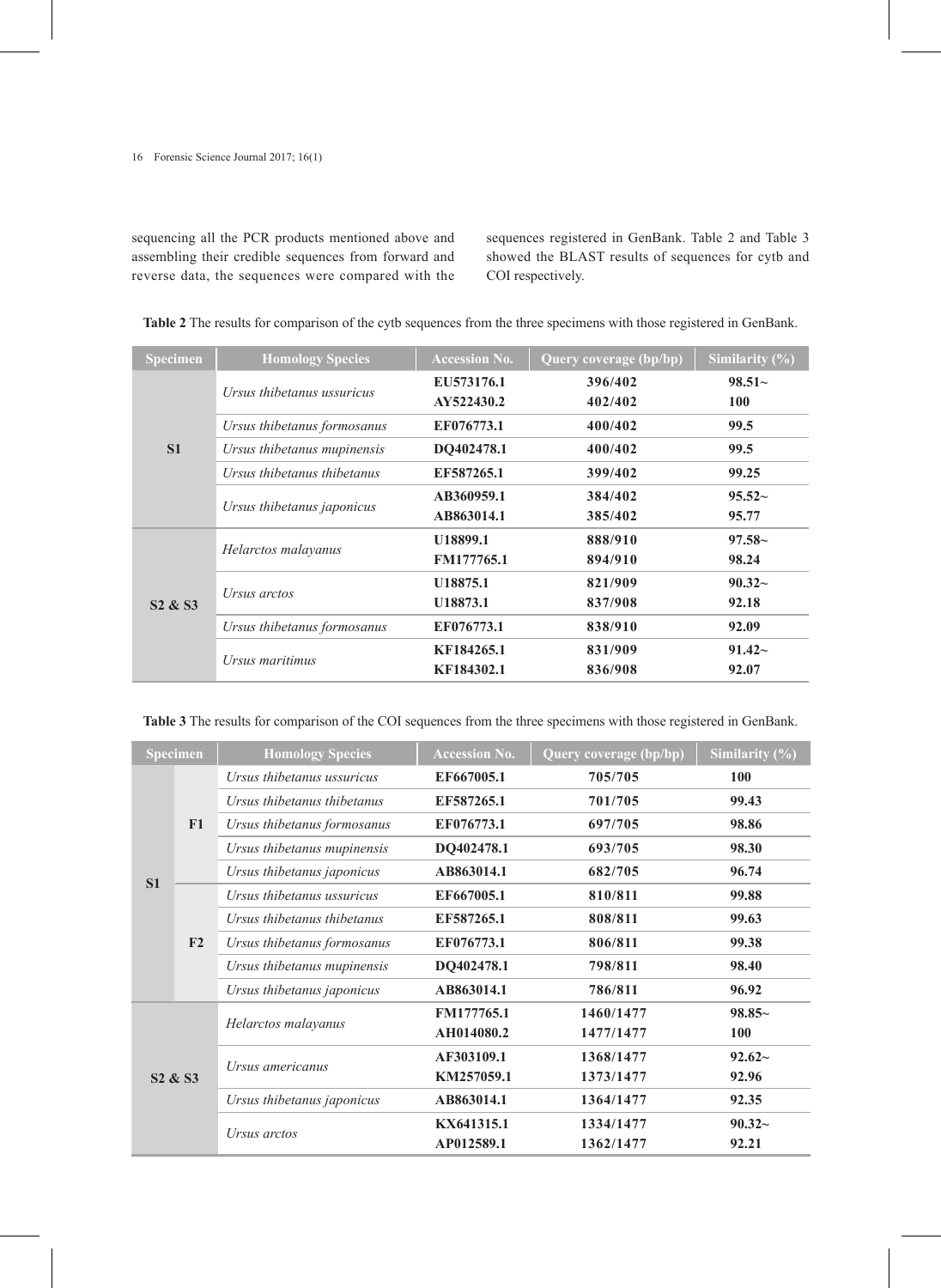The most similar species of S1 specimen is *Ursus thibetanus* according to the partial sequences of cytb (402 bp) and COI (F1 for 705 bp and F2 for 811 bp). The possible subspecies is *Ursus thibetanus ussuricus, Ursus thibetanus formosanus, Ursus thibetanus mupinensis* or *Ursus thibetanus thibetanus*, and their similarities with S1 are 98.30-100 %. Meanwhile the unknown specimen S1 was clustered with the species or subspecies of *Ursus thibetanus* by phylogenetic analysis except for *Ursus thibetanus japonicus* (Fig. 2). It was consistent with the BLAST results. The most similar species for both of the S2 and S3 specimens is *Helarctos malayanus* with the similarity of 97.58-98.24% and 98.85-100% for cytb (910 bp) and COI (1477 bp) respectively.



**Fig. 2** The phylogenetic tree of the unknown specimen S1 (705 bp of COI) with the sequences from GenBank was constructed by the neighbor-joining method of BLAST program on NCBI website.

In this case, the DNA identification results of these three suspected bear palms showed that S1 is *Ursus thibetanus*, both S2 and S3 are *Helarctos malayanus*. These two species are listed on the appendix I of CITES and classified as "Vulnerable" by the IUCN Red List of Threatened Species. The method used in this report is valuable to identify the species of confiscated animal products for the purpose of wildlife conservation.